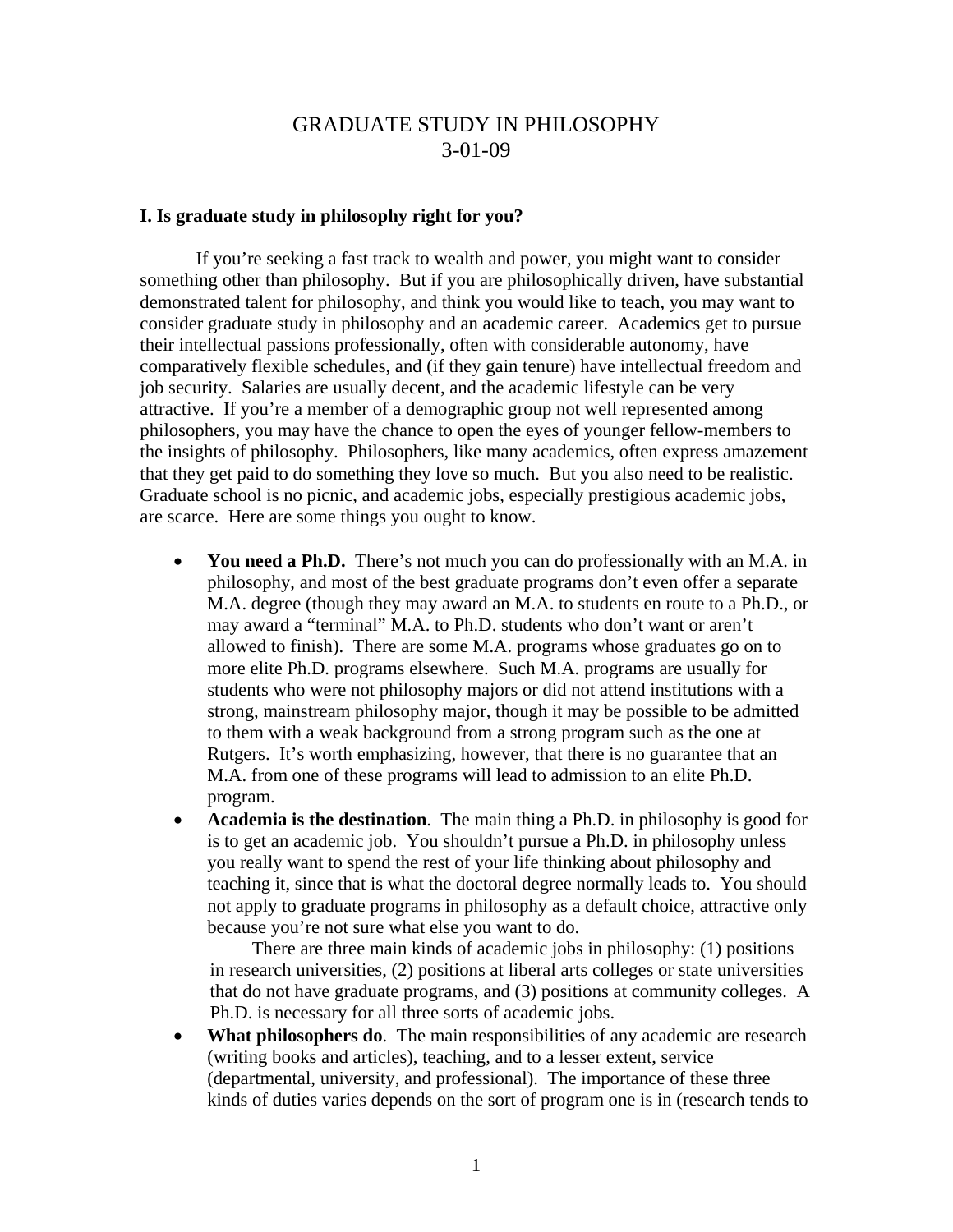dominate at research programs, teaching dominates at liberal arts and community colleges, etc.) and whether or not one winds up spending time in academic administration, such as serving as department chairperson.

- **Be realistic.** 
	- o **Getting in.** Top programs receive approximately 150 300 applications and admit between  $2 - 15\%$ . The application process is highly competitive. Random factors can play an unpredictable role.
	- o **Finishing.** Anywhere from one quarter to one half of those who start Ph.D. programs fail to complete the degree.

In graduate school the required levels of self-discipline, originality, and ability to be a "self-starter" – on your own to find and pursue worthwhile intellectual projects, and to engage fellow philosophers in intellectual inquiry – are several notches above the levels required to be a successful undergraduate major. Be honest with yourself about your capacities in these areas. Did you invent good paper topics yourself? Or were you best at writing papers on clear topics provided by your professors?

- o **Getting a job.** Despite increased undergraduate enrollments due to the Baby Boomlet, there are still many more Ph.D.s than there are academic positions. Especially if you are interested in a position in a research program, there is enormous competition for these jobs. Most of the better students at top programs (e.g., the top 25 programs) eventually get tenuretrack jobs of some kind, though not necessarily at research universities, and these tenure-track jobs often come only after one or two one-year jobs at different institutions, often with demanding teaching loads. The success rates at lower-ranked programs are lower. For a sobering view about job prospects, see the companion article by Thomas Benton, "Graduate School in the Humanities: Just Don't Go."
- o **Be flexible.** While the very best students from the very best programs often receive multiple job offers, many highly qualified Ph.D.s have more limited options. You must be flexible geographically and willing to move, for instance, taking one or more one-year jobs before finding a tenure-tack position. Accommodating the parallel career aspirations of a partner can make flexibility all the more crucial.
- o **Graduate school is no picnic.** Many graduate students, fortunate in the programs they enter, find graduate school one of the most intellectually exhilarating times in their lives, and one filled with other interesting and companionable people devoted to the same discipline that excites them. For many, however, it is a period of substantial stress, both financial and personal. See the companion articles "A Bad Reputation" by Mary Ann Mason, "Grad-School Blues," by Piper Fogg, and "Balance Sheet: Staying Healthy, and Even Happy, in Graduate School," by Piper Fogg.
- o **Consider how you want to balance family and career responsibilities.** From many perspectives an academic career can readily accommodate having a family. Your time is more flexible than in many jobs, and you have the summers with no concrete duties. On the other hand, making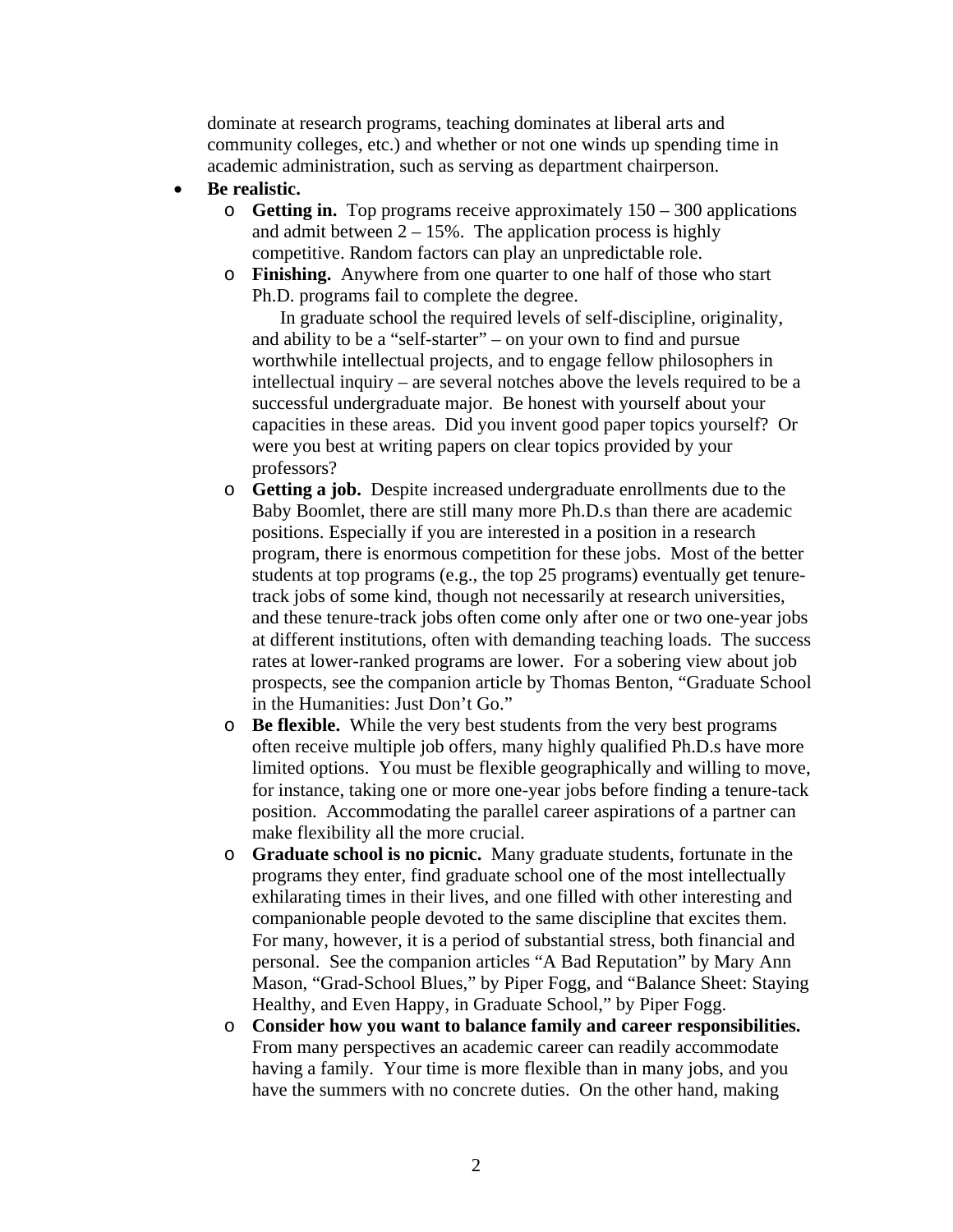tenure requires a more than full-time commitment, and universities are rather poor at offering childcare facilities, etc. For a discussion of this, see the companion article by Mary Ann Mason, "A Bad Reputation." The pessimistic outlook she reports is more at home in the laboratory sciences than in philosophy, but her report should be taken seriously.

- **Make sure you are committed.** It's not enough to have gotten decent grades as an undergraduate philosophy major. Very few majors in any discipline go on to graduate work in that discipline and a career as an academic. Make sure you are passionate about philosophy and have demonstrated talent for original work. Have a Plan B to pursue in case you are not accepted at a graduate program of the caliber that will enable you to pursue a successful academic career.
- **Surviving the tenure system.** Almost all colleges and universities have a tenure system, which means that after about five years of service as an assistant professor, your performance will be assessed by several levels of university committees in order to determine whether your record merits the guarantee of a life-long position at the institution. Since this is a major commitment on the part of the institution, the review is usually dauntingly rigorous and nervewracking. If you achieve tenure, you have a permanent guarantee of a job at the institution (barring future bad conduct on your part). If you fail to achieve tenure, you will have to seek employment elsewhere after a terminal year. You may have trouble finding a job, or you may only find a job at an institution less attractive than your original one. On the other hand, you may find a job at an institution that's a better fit for your talents and interests, and one at which you will be happier.
- Other options. There are a few possibilities for combining graduate training in philosophy with advanced work in other fields. For example, there are programs offering joint philosophy and law degrees, and programs involving philosophy, biology, medicine, and/or law that prepare one to work in biomedical ethics. These programs may lead to jobs inside or outside philosophy departments (sometimes even jobs outside academia proper). If you think you have interdisciplinary interests of this sort, talk to a faculty member in the department who can best advise you.

## **II. Long before you apply**

- Make sure you take a coherent and rigorous course of study, including courses in the core areas of analytic philosophy (metaphysics, epistemology, ethics, history of philosophy, philosophy of mind, philosophy of language, philosophy of science). You should take enough courses in these topics at the 300 and especially 400 levels to demonstrate to admissions committees that you have substantial training and can do well in high-level demanding work.
- Get to know several professors reasonably well, especially tenured professors (take more than one course from them; talk to them during office hours; give them a chance to get to know you personally). They will be able to give you good advice, and in due course they can provide detailed and not merely formulaic reference letters for you. Their assessments of your philosophical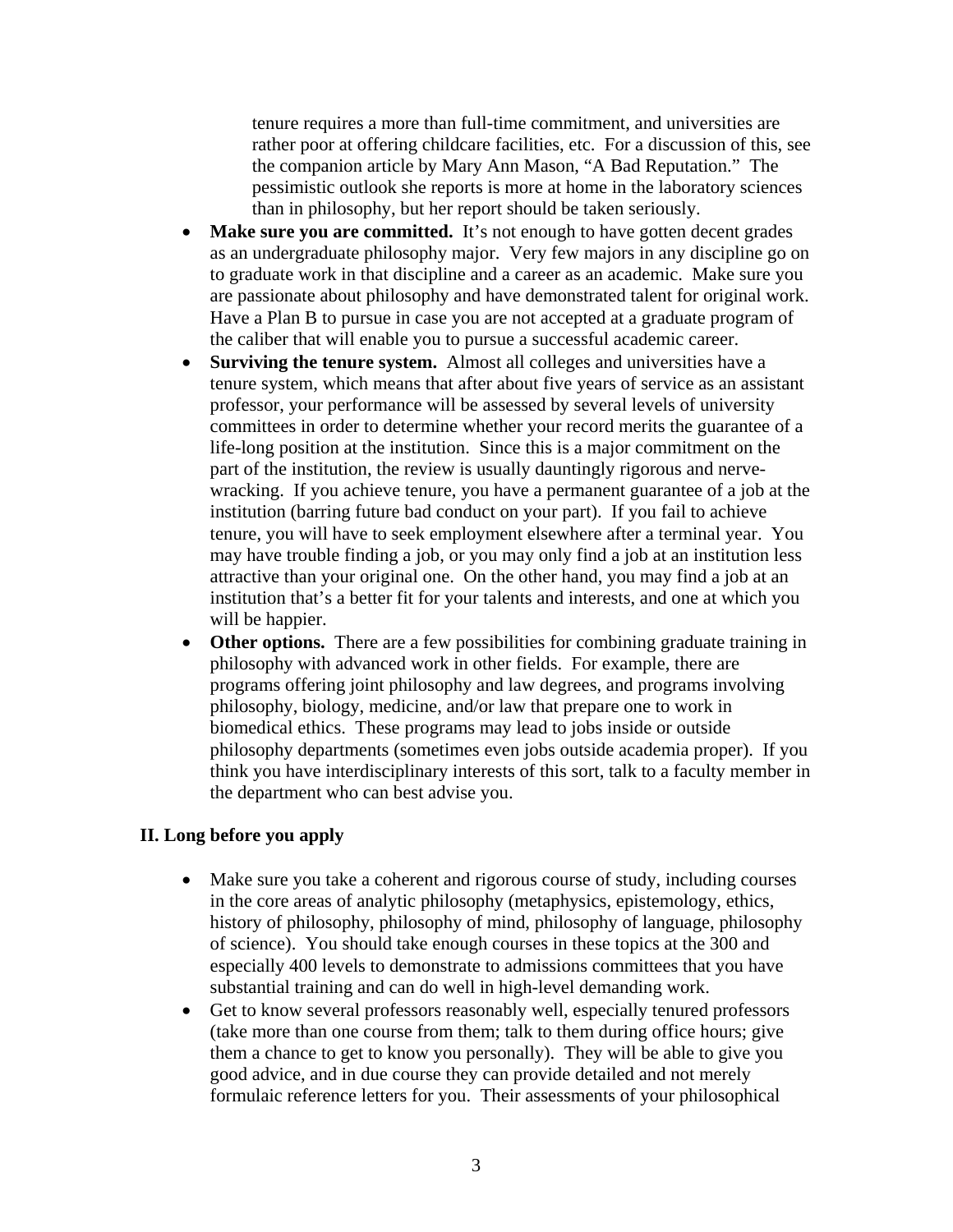talent will be much more valuable (to you, and to admissions committees) than the opinions of adjunct faculty or TAs. Learn which of your instructors falls into which of these categories!

- Consult the Director of Undergraduate Studies more than once about the course of study you are planning, so that you can ensure it will prepare you well for graduate admission and work. The D.U.S. is available to answer any other questions about graduate school.
- Involve yourself in activities such as the undergraduate philosophy club and the undergraduate philosophy journal. Become engaged in professional activities, such as attending philosophy colloquia at Rutgers and other nearby institutions. Attend local philosophy conferences or the American Philosophical Association Eastern Division annual meeting. Find out what the world of philosophy, beyond the undergraduate major, is like.
- Consider presenting a paper to an undergraduate philosophy conference and submitting a paper to an undergraduate philosophy journal. These will be excellent learning experiences, and on your applications will help to demonstrate your commitment to the field.
- If possible, find a position as a research assistant for a professor, especially if the work goes beyond routine clerical duties. This will be an excellent way to get to know one of your professors better, and to expand your research skills.
- Consider writing a senior or honors thesis. This, too, is an excellent way to get to know one of your professors better, and a way to try out your wings on an extended original research project.
- If possible, find a chance to teach (either at Rutgers or in your community; either philosophy or some other subject). If you have a career in philosophy you will spend a good deal of time teaching, and you don't want to discover four years into your doctorate that you really dislike teaching, or aren't any good at it.

## **III. What to expect in Graduate School**

- $\bullet$  5 8 years for the Ph.D.
- $\bullet$  2 3 years of coursework, with almost all courses requiring a substantial term paper
- Various distribution requirements that will include logic and history of philosophy, as well as subject areas such as epistemology, ethics, etc.
- Qualifying and/or doctoral candidacy examinations
- Writing a dissertation  $(200 400$  pages) which must be an original contribution to scholarship
- Some combination of fellowship and Teaching Assistantship support, which will usually provide just barely enough to live on. Don't go to graduate school without some such financial aid package, ideally for five years. The best programs offer them to students they really want. The prospects of academic employment are too uncertain, and the salaries of academics are too modest, to justify going into significant debt in pursuit of the Ph.D. If you do not receive a decent financial aid package, take it as a message about how your talents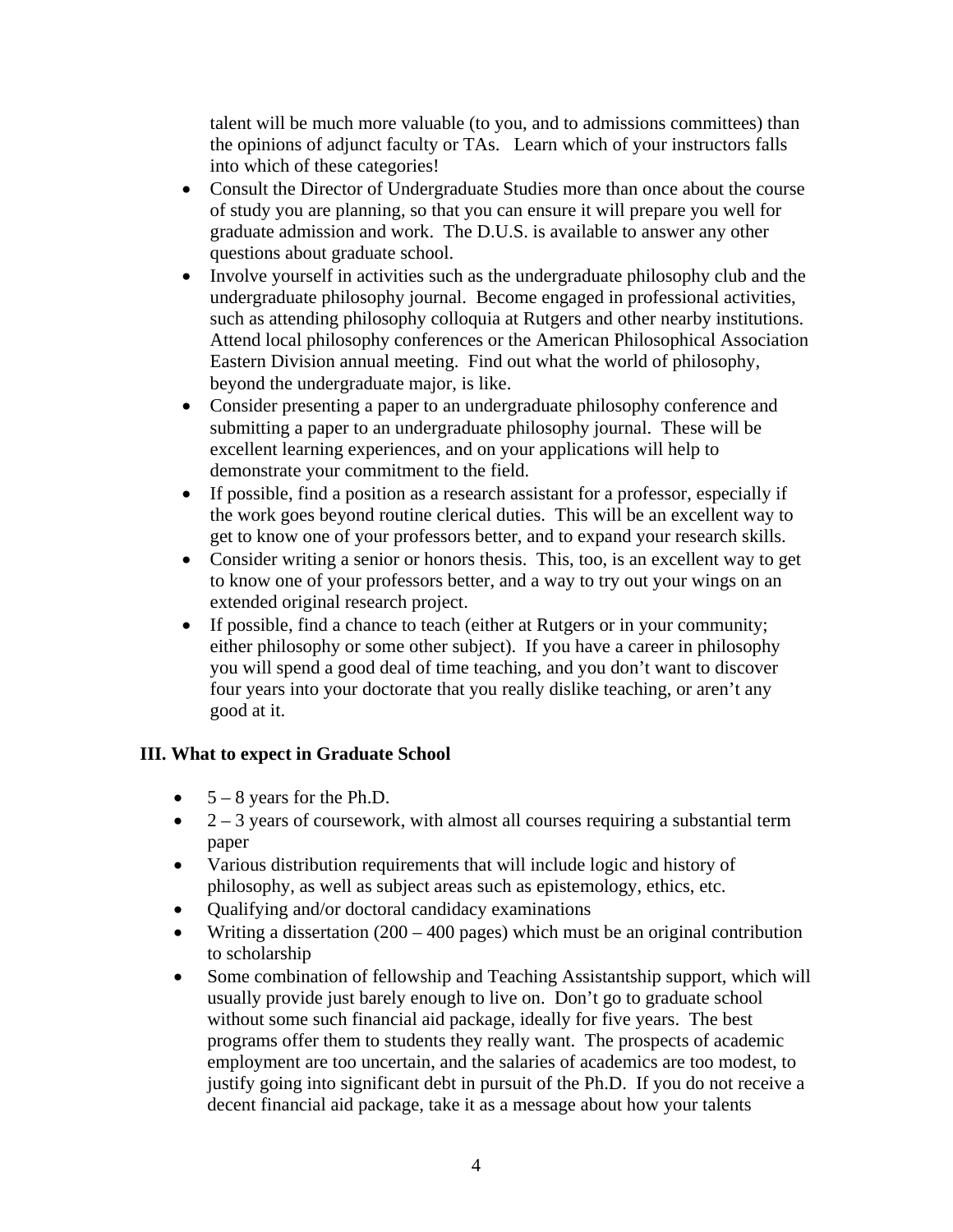measure up against the national competition. (Terminal M.A. programs often offer little or no financial support, though this may vary.)

## **IV. Applying to Graduate School**

- You need to start on this process early on, usually during the spring semester of your junior year. Many who have gone through this process recommend that you complete as much of the application process as possible during the summer before your senior year. Almost all graduate programs start in the fall; application deadlines are the winter before (typically December – February). Consult with the faculty who know you best. Ask them to tell you candidly whether they believe you have the talent to go on to graduate school and a career as a philosopher. Talk to them about which programs it is realistic for you to apply to, and which ones would best answer your special interests in philosophy. Ask whether they would be willing to serve as references for you, and if so, whether they can write a strong letter or merely a "supportive" letter. Start investigating which programs would interest you. As you develop your set of programs of interest, make a list of important details for each one – the deadline for applications, whether they require GRE scores, whether they accept or require online applications and/or letters of recommendation, how long a writing sample they want, whether they want a list of courses you've taken, etc. Make sure you start the application process soon enough so that if there are surprises – Program X only announces half-way through its electronic application process that it requires hard-copy letters of recommendation – you have time to adjust.
- **Identify the programs to which you want to apply.** Brian Leiter's *Philosophical Gourmet Report* [\(http://www.philosophicalgourmet.com](http://www.philosophicalgourmet.com/) – see the Rutgers Philosophy Department website link) provides useful rankings of programs and subspecialties and lots of useful information and advice about graduate study in philosophy, though you shouldn't attach too much significance to small differences in the rankings. (For a skeptical view about these rankings, see the companion piece by Richard Heck "About PGR.") Scour departments' websites to see what areas the faculty identify as their areas of interest; read some of their papers to see whether their approaches interest you; read the graduate students' webpages to see what they're interested in and working on; look at department colloquia to see whom the department invites to give talks; look at what courses are actually offered (not just listed in the catalog); find out what other activities such as conferences, discussion groups, or journals are hosted by the department; check out the degree requirements to see how heavily the department is focused in certain areas (e.g., historical vs. contemporary approaches). Talk to Rutgers professors who may have taught or visited or received their degrees from programs of potential interest to you. If at all possible, visit schools of interest, sit in on graduate courses, and talk with grad students and professors.
	- o **Strength of program, general.** Only consider programs in the top 50. If you really want a job at a research university, you probably shouldn't seriously consider programs outside of the top 25 or so. If you're attracted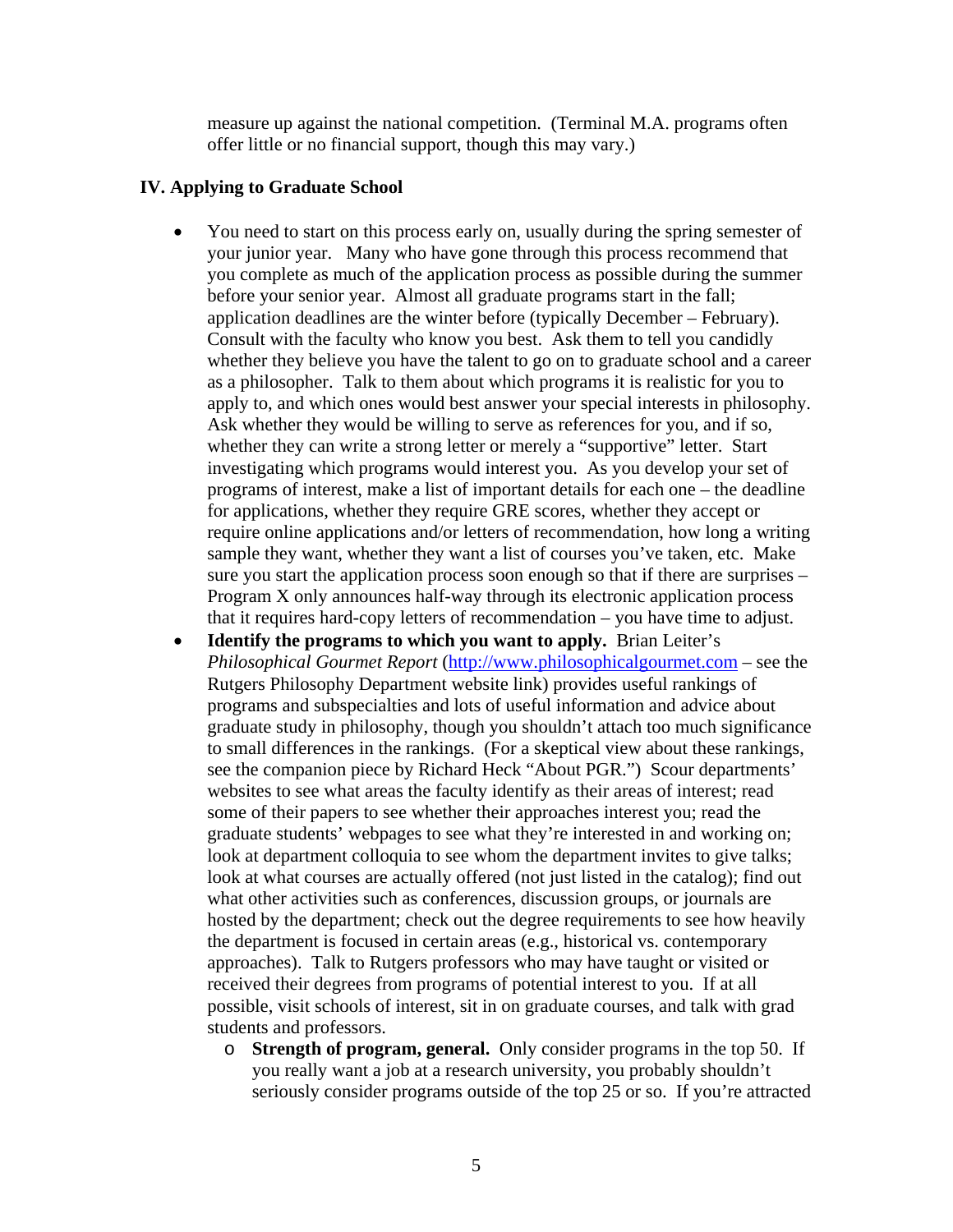to jobs more heavily oriented towards teaching (say, at a liberal arts school), less highly-ranked programs may serve your purposes. Be aware that fine philosophers, who can provide excellent training, are now scattered across a great many doctoral programs, not just clustered in the top few institutions.

- o **Strength of program, subspecialties.** It's important to study in a reasonably well-rounded program, both for those who don't yet know what subfields interest them most (you need to be exposed to different areas of philosophy at the graduate level to make an informed decision about where to specialize) and for those who do (specialists in any field need a decent background in other areas of philosophy). Pay special attention to programs that are strong in your specialty area (if you have one). At the same time, watch out for programs that may be strong in your specialty area, but also have many faculty and students working in areas which you regard as anathema, and whom you wouldn't find congenial companions for five years.
- o **Realistic choices.** Try to have a realistic assessment of the strength of your application, and submit most of your applications to places where you have a realistic prospect of admission. Add one or two "aspirational" applications and one or two "insurance" applications. You should apply to no fewer than eight programs. Bear in mind that the application process is expensive. Each program requires an application fee (in 2008-09, fees averaged around \$70 per program), and the associated GRE fees (in 2008- 09, \$140), mailing, copying, etc., costs can add up. Some programs will waive their application fee if you can show financial hardship – take advantage of this if you qualify.
- o **Time required to apply.** The application process is *extremely timeconsuming*. You should expect that it will take the same amount of time during the fall of your senior year that a 3 credit class would take  $- or$ *more*. Be mindful of this when you choose your schedule for that fall semester! Our recent undergraduates going through this process cannot emphasize this fact enough.
- **Application components.** Often a first cut is made on the basis of objective data, such as your GPA, your GREs, and the status of your undergraduate institution and its philosophy program. These factors can continue to play a role, but at this point letters of reference and your writing sample will also become extremely important.
	- o **Undergraduate grades.** Anything below a 3.5 (overall) and a 3.5 (Philosophy) at Rutgers is going to be problematic at the top 50 programs. Normally your grades should be significantly higher.
	- o **GREs.** These are often much more difficult than students expect, especially the verbal section (even for those who received an 800 on their SAT verbal section). Study hard for these, ideally during the summer before senior year, and take many practice tests. Take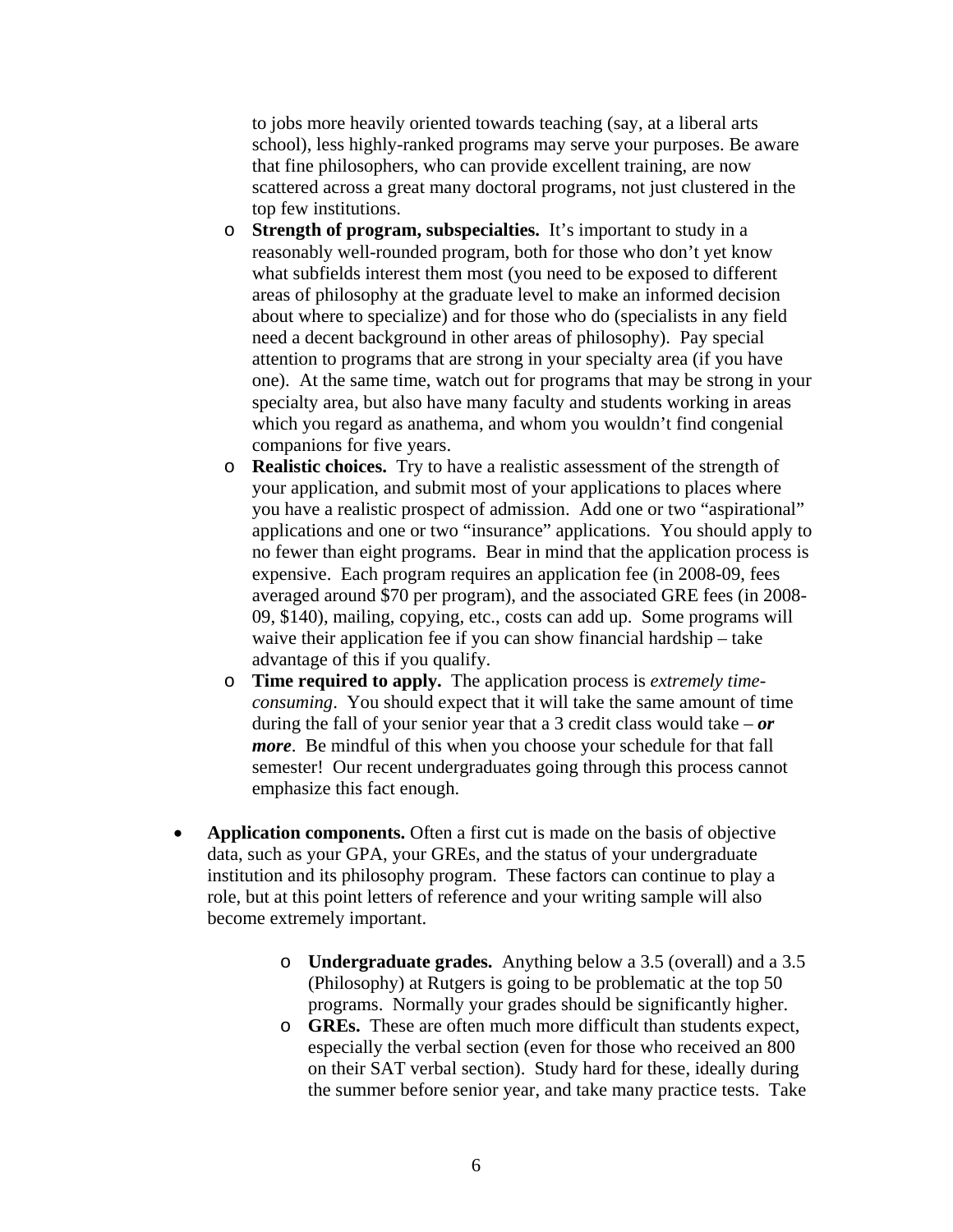the GREs early enough so that if you don't do as well as you'd like, there's time to take them again and even a third time.

- o **Statement of purpose.** This will be part of each application. Some programs require both a statement of academic and a statement of personal purpose. The statement need not be profound, but it should be thoughtful, mature, and well written. It is very helpful to provide a statement that helps personalize you as more than just another bright student interested in epistemology or metaphysics. Try to tailor or adapt your statement for different programs to specific features of these programs, rather than submitting the same generic statement to each program. Familiarize yourself with the work of the most prominent faculty in each program you're applying to, and, if appropriate, cite their names as individuals with whom you would be particularly interested in working. (But be careful that you don't insult others in the same area by not mentioning them!)
- o **Letters of recommendation.** You are typically asked for three letters of recommendation. These should all be academic references, and it's usually best if they are all from philosophers (unless you're explicitly interested in interdisciplinary work). Best yet are letters from senior professors with established reputations in their fields. Provide your reference writers with work you did in their courses (copies of papers and examinations), transcripts, a rough draft of your statement of purpose, and a list of the programs to which you plan to apply. To repeat: try to get to know at least two philosophy professors reasonably well (take more than one course from them; talk to them during office hours; give them a chance to get to know you personally), so that they can provide detailed and not merely formulaic references.

 Have your letters filed with the Rutgers Office of Career Services. This will cost you a little money, but remember that your professors may take jobs elsewhere, retire, or die. It is important that you obtain recommendations when their memories of you and your abilities are fresh in their minds.

 Do not wait to ask for letters of reference until two weeks before the application deadline when your professors are busy with grading and the end-of-semester crush.

Many programs now offer, or require, electronic submission of applications and of letters of reference. Set these up for your letter writers well in advance, and later check whether all the letters have been submitted successfully. For hard-copy letters, provide stamped, addressed envelopes. Frequently there is a hardcopy form for the reference to fill out. Fill out the appropriate portions of these forms (including choice about whether or not to waive your right of access to the letter) and provide them to your letter writers in a timely fashion. Admissions committees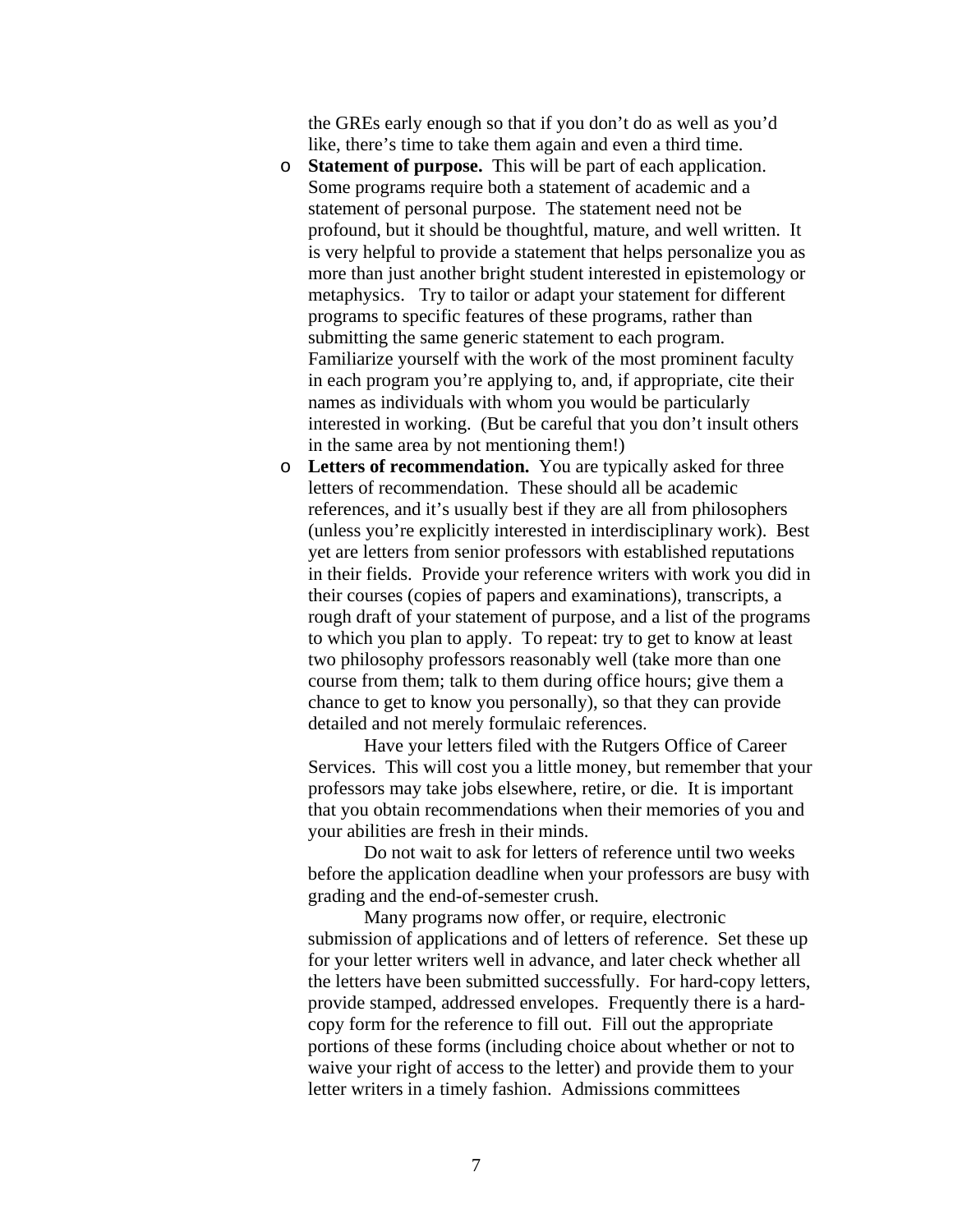sometimes take a letter more seriously if you have waived your right to see it, but this choice is up to you. In some cases the letter writer sends the letter directly to the program. In other cases, the letter writer will seal the letter in an envelope and return it to you to be included in your application. Work out the logistical details early on, so you are not handicapped by professors' less frequent visits to campus after final exams start at the end of the fall semester.

o **Writing sample.** Give the writing sample a good deal of thought and work hard on it. Don't just use an unrevised short paper that got you an A in some upper-division course. Use a more substantial paper that shows your best work (especially your originality). *Revise and perhaps extend it, ideally with the help of feedback from your professor or philosophically knowledgeable other critics.* The prevailing standards for writing samples have become very competitive at the top programs. You cannot overestimate the importance of working hard to write the strongest possible writing sample.

If you have written a senior thesis, it is likely to provide a good basis for your writing sample, since it is likely to be much more polished and deep than a strong term paper. (But be aware that many programs set a page limit, shorter than most theses, on the writing sample.) If you would like to use a portion of your thesis for this purpose, you will need to have written the relevant sections during the fall semester of your senior year. This means getting started earlier: thinking about it seriously during your junior year, and ideally starting to conduct research on it by the spring of your junior year and certainly over the summer before your senior year. This will also give you a longer working relationship with your adviser, who will likely write letters for you.

#### **V. Deciding where to go**

 If you are accepted by more than one attractive program, collect more information to determine which one would be best for you. If possible, make campus visits (many programs host group visits for all students they have admitted; these are a great chance to meet your prospective peers as well as older graduate students and professors – but of course the department will make sure to put its best foot forward during this event, so keep your eyes open and ask probing questions). However, much information can also be collected at a distance. You should also discuss your choice with your faculty advisers.

> **Strength of program.** All else being equal, choose the program that is ranked most highly (though you shouldn't attach much significance to small differences in rankings). Among the obvious other assets, a higherranked program will almost always have a better job placement record.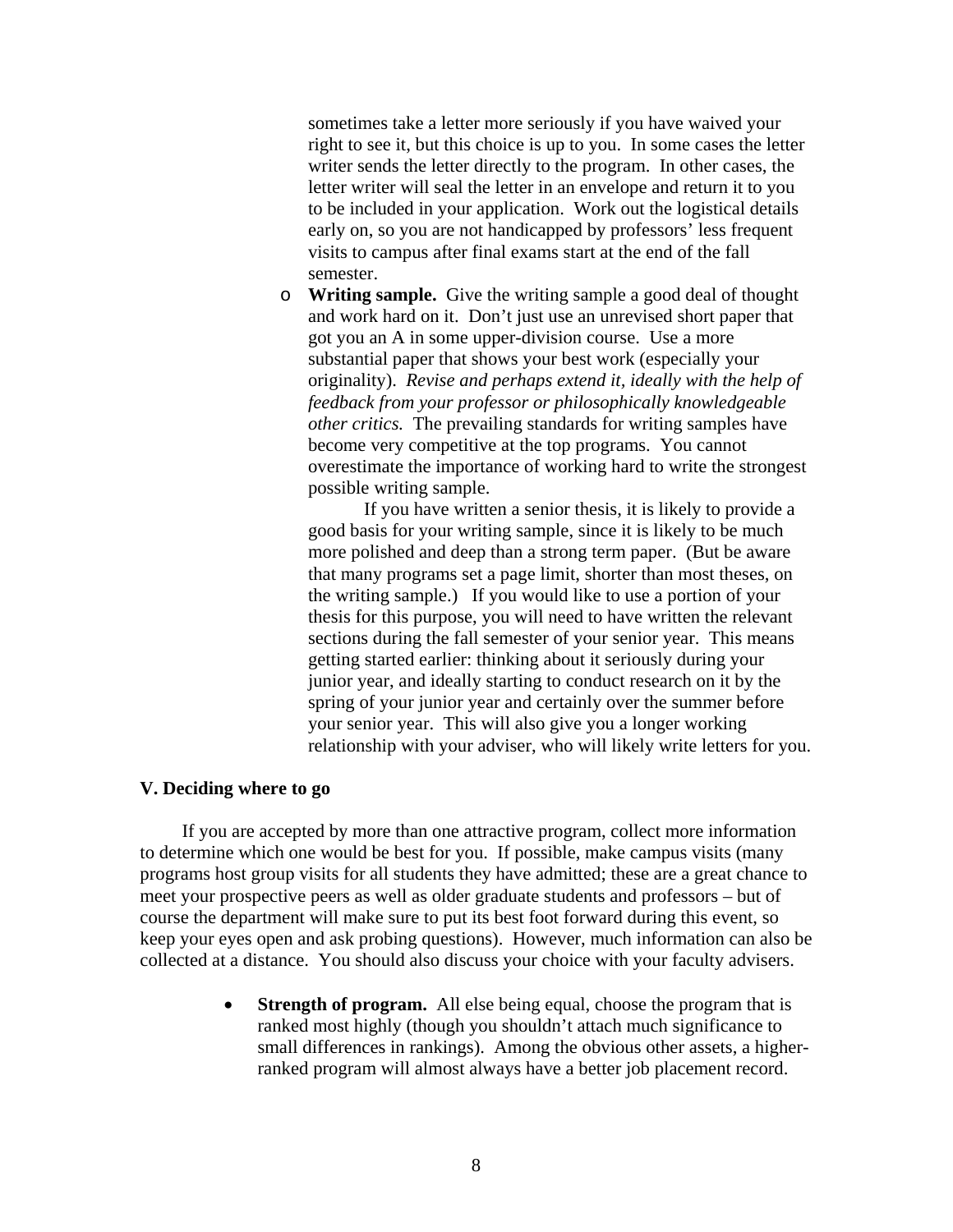- **Strength of subspecialty.** All else being equal, choose the program that is strongest in the areas in which you want to specialize (though you shouldn't attach much significance to small differences in rankings). Whose work most interests you? How many people does the program have in your subspecialty and related areas?
- **Talk to current graduate students**. Contact current graduate students at the programs you're considering. Ask them about the realities of financial support, how well their support enables them to cope with the cost of living in their area, student morale, accessibility to faculty, things they like most about their program, and things they like least. Make a special point of talking to graduate students in your specialty area, especially anyone working with faculty with whom you might like to work.
- **Finding congenial faculty.** Find a program with faculty in your subspecialty whose work especially interests you, and who have earned the reputation of being good for graduate students to work with. It's better to find a program with more than one such faculty member. You want to be exposed to different ideas. Also, you don't want to have all your eggs in one basket, in case that one faculty member leaves, or the person isn't accepting more dissertation students, or you find you don't work well with him or her.
- **Financial aid.** Compare the guaranteed and/or expected financial aid packages of programs. Which program offers more aid or aid for more years? Which program offers more fellowship aid? Is there any summer support available? Which program offers substantive opportunities to teach, especially (later in your program) to design and teach your own course?
- **Placement success.** Compare the data about job placement of different programs. How many students find tenure-track jobs? During their first year on the market? In later years? What kinds of institutions hire them?
- **Opportunities to take courses at near-by institutions.** A program located near other programs with strong faculty that offers courses of interest that you would be eligible to take can be a notable asset.
- **Special note about applying to Rutgers.** If you apply to the Rutgers Philosophy Department, your application will be reviewed on the same basis as that of all other applicants. However, you should know that we strongly encourage our undergraduates to apply to *other* graduate programs. You've now spent four or five years taking courses from the philosophers at Rutgers, and you will learn the most from being exposed to the ideas and perspectives of philosophers different from the ones who have trained you up until now.

### **VI. Later transfer to a different program**

 Although it's unusual, occasionally students find they are not in the right graduate program, and arrange to transfer to another program. This can result in time and